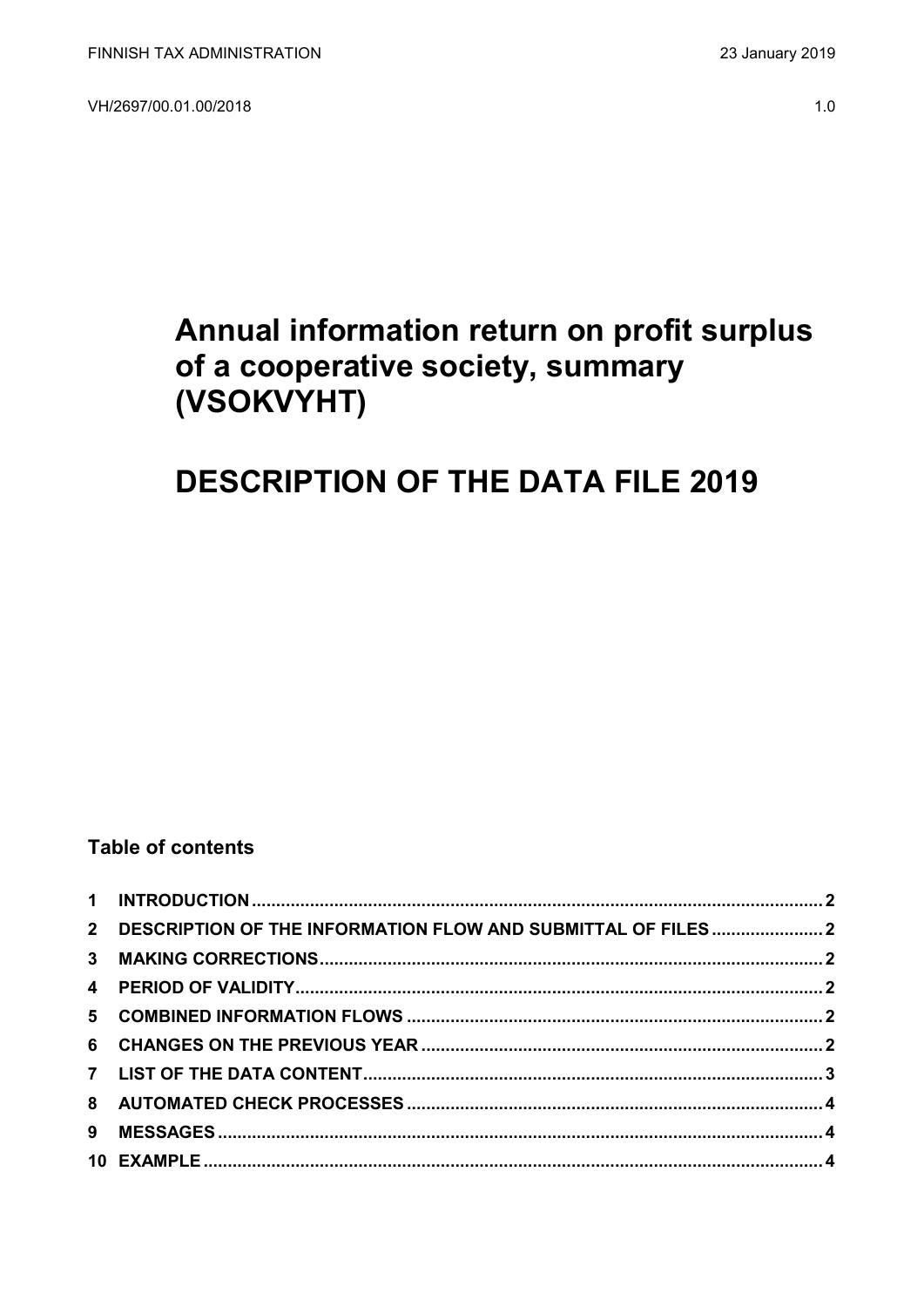# **Version history**

| <b>Date</b> | Version | <b>Description</b>                                       |
|-------------|---------|----------------------------------------------------------|
| 23.1.2019   | 1.0     | First release concerning the 2018 taxable year.          |
| 23.4.2019   |         | Some corrections were made to 7 List of the data content |

### <span id="page-1-0"></span>**1 INTRODUCTION**

This guidance explains the structure of the required inbound file and the check procedures that follow. For more information, see tax.fi > About us > Information and material on taxation > IT developers > e-Filing guidance > Electronic filing of information returns General description.

#### <span id="page-1-1"></span>**2 DESCRIPTION OF THE INFORMATION FLOW AND SUBMITTAL OF FILES**

Cooperatives that distribute profit surplus to their shareholders must report the payments every year so as to give details on **all amounts of surplus that become available to their beneficiary for cash payment** even if the beneficiary didn't yet accept payment.

For more information and instructions, go to the 'Annual Information Returns' pages of the Website, > Forms > Annual information.

For more information on how filers must identify themselves electronically, on the requirements on Katso ID and Katso Role, and on the information flow's check routine for authorizations, click [here.](https://www.ilmoitin.fi/webtamo/sivut/IlmoituslajiRoolit?kieli=en&tv=VSOKVYHT)

## <span id="page-1-2"></span>**3 MAKING CORRECTIONS**

For more information, see tax.fi > About us > Information and material on taxation > IT developers > e-Filing guidance > Making corrections to e-filed submittals of information returns.

#### <span id="page-1-3"></span>**4 PERIOD OF VALIDITY**

This specification sets out the requirements of file formatting that come into force 29 January 2019 and continue to be in force until a new version of this specification is released.

For deadline dates for filing, see tax.fi > Verohallinto > Tietoa verotuksesta > Ohjelmistokehittäjät > Aikataulut (Available in Finnish and Swedish).

## <span id="page-1-4"></span>**5 COMBINED INFORMATION FLOWS**

You may send us the following flows in the same computer file as you are sending your VSOKVYHT flow:

#### - VSOKERIE

#### <span id="page-1-5"></span>**6 CHANGES ON THE PREVIOUS YEAR**

| <b>Version</b> | Data Name | Data element                           | <b>Description</b>             |
|----------------|-----------|----------------------------------------|--------------------------------|
| 1.0            | 15-18/058 | Year of payment                        | Year changed                   |
|                | 20-30/010 | Business ID of the cooperative society | Data format changed            |
|                |           | distributing profit surplus            | YTUNNUS $\rightarrow$ YTUNNUS2 |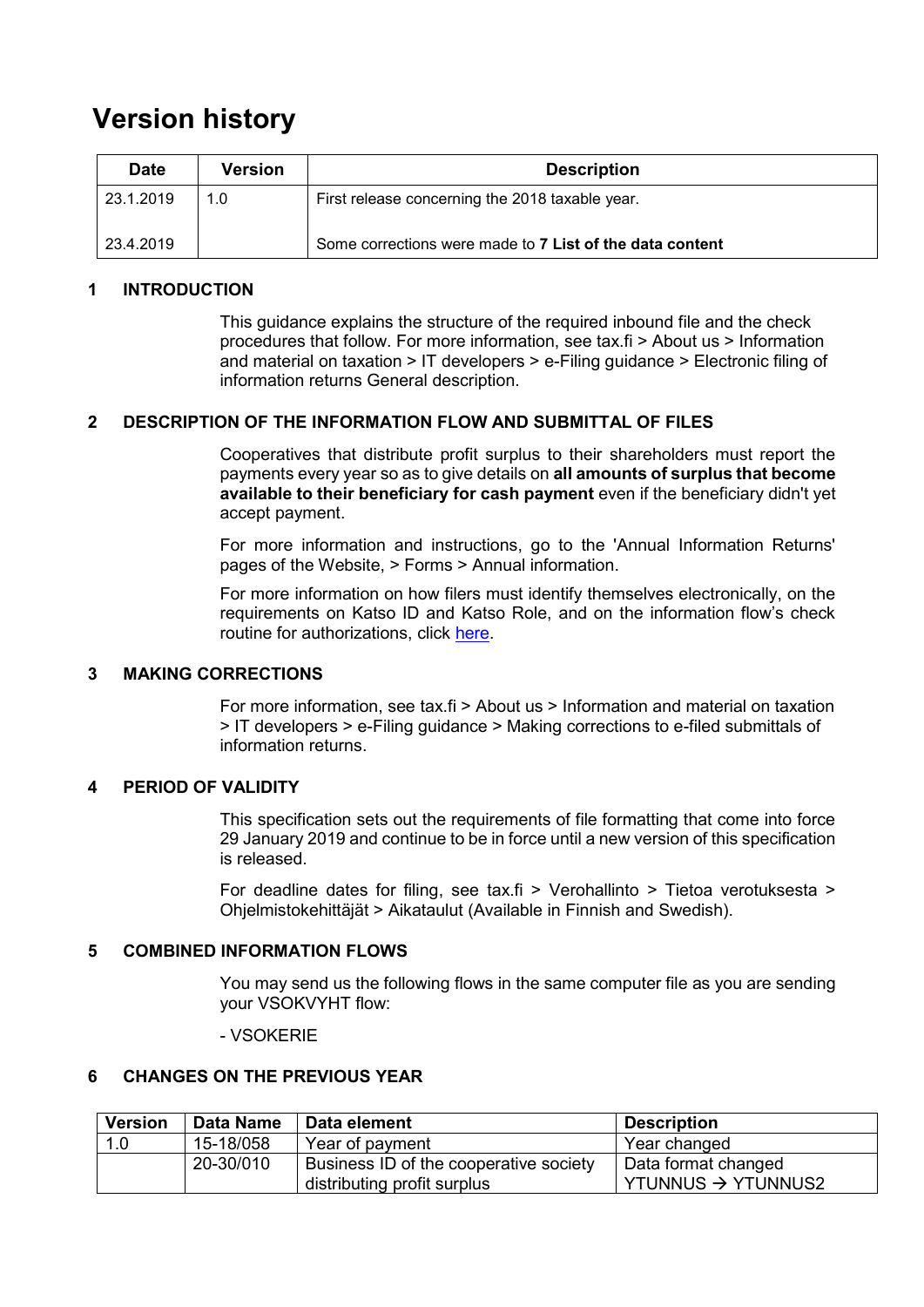## <span id="page-2-0"></span>**7 LIST OF THE DATA CONTENT**

| Position   Code   P/V |        |              | $\mathsf{T}$ | L/T    | <b>Description</b>                                                                                                                                                                                                                                                   | <b>Format</b>                    | Permissible<br>values |
|-----------------------|--------|--------------|--------------|--------|----------------------------------------------------------------------------------------------------------------------------------------------------------------------------------------------------------------------------------------------------------------------|----------------------------------|-----------------------|
| $1 - 8$               | 000    | P            | $\mathsf T$  |        | File identifier                                                                                                                                                                                                                                                      | AN <sub>8</sub>                  | <b>VSOKVYHT</b>       |
| 10                    | 082    | $\mathsf{V}$ |              |        | Deletion                                                                                                                                                                                                                                                             | A1                               | D                     |
| $12 - 13$             | 084    | P            | T            |        | Type of Payment<br>05 = Profit surplus<br>06 = Distribution of retained earnings of the coop-<br>erative, taxable as a surplus distribution                                                                                                                          | N <sub>2</sub>                   | 05,06                 |
| $15 - 18$             | 058    | P            | T            | $\ast$ | Year of payment The calendar year when the sur- VVVV<br>plus becomes available for payment to its benefi-<br>ciary.<br>For more information, see section 2 and the guid-<br>ance for completing the return form.                                                     |                                  | 2019                  |
| 20-30                 | 010    | P            | Τ            |        | Business ID of the cooperative society distributing YTUNNUS2<br>profit surplus                                                                                                                                                                                       |                                  |                       |
| 32-35                 | 107    | P            | Τ            | $\ast$ | The tax year for which the surplus was distributed                                                                                                                                                                                                                   | <b>VVVV</b>                      |                       |
| 37-44                 | 111    | P            | Τ            | $\ast$ | Date of the decision to distribute profit surplus                                                                                                                                                                                                                    | <b>PPKKVVVV</b>                  |                       |
| 46-53                 | 112    | P            | T            | $\ast$ | Date from which profit surplus has been ready for PPKKVVVV<br>payment                                                                                                                                                                                                |                                  |                       |
| 55                    | 110    | P            |              |        | Type of the cooperative, valid on the day when de- AN1<br>cision to distribute surplus was made:<br>J = Listed (under §33e.7 and §33a.2, Income Tax<br>Act)<br>$M =$ Other cooperative with at least 500 members<br>S = Other cooperative with less than 500 members |                                  | J, M, S               |
| 57-62                 | 105    | P            |              |        | Total number of itemizations                                                                                                                                                                                                                                         | $+NG$                            |                       |
| 64-80                 | 108    | V            |              | н      | The accounting period for which the surplus was PPKKVVVV-<br>distributed                                                                                                                                                                                             | PPKKVVVV                         |                       |
| 82-111                | 041    | $\mathsf{V}$ |              |        | Name of contact person                                                                                                                                                                                                                                               | AN30                             |                       |
| 113-125               | 042    | V            |              |        | Contact person's telephone                                                                                                                                                                                                                                           | AN13                             |                       |
| 126-140               | 120    | P            |              |        | Total amount to be paid out in the decision to dis-R12,2<br>tribute profit surplus                                                                                                                                                                                   |                                  |                       |
| 141-154               | $ 121$ | <b>IV</b>    |              |        | Total amount of tax withheld on distributed profit R11,2<br>surplus                                                                                                                                                                                                  |                                  |                       |
| 155-168               | 122    | V            |              |        | The total amount of payable surplus that the share-R11,2<br>holders have not cashed by the end of the calen-<br>dar year                                                                                                                                             |                                  |                       |
| 169-182               | 123    | V            |              |        | The total amount of surplus reported in earlier cal-R11,2<br>endar years for the same tax year                                                                                                                                                                       |                                  |                       |
| 183-196               | 124    | IV.          |              |        | Total amount of profit surplus distributed to non-R11,2<br>residents                                                                                                                                                                                                 |                                  |                       |
| 197-210               | 125    | V            |              |        | Total amount of tax at source withheld on payments R11,2<br>of profit surplus to nonresidents                                                                                                                                                                        |                                  |                       |
| 211-224               | 126    | IV.          |              |        | Total amount of profit surplus distributed on assets R11,2<br>deposited in residents' long-term savings accounts                                                                                                                                                     |                                  |                       |
| 226-250               |        |              |              |        | Reserve space                                                                                                                                                                                                                                                        |                                  |                       |
| 251-285               | 048    | P            |              |        | Software application that produced this file                                                                                                                                                                                                                         | AN35                             |                       |
| 287-300               | 198    | P            |              |        | Software-generated timestamp                                                                                                                                                                                                                                         | <b>PPKKVVVV</b><br><b>HHMMSS</b> |                       |
|                       | 999    | P            |              |        | Final identifier                                                                                                                                                                                                                                                     | N <sub>8</sub>                   |                       |